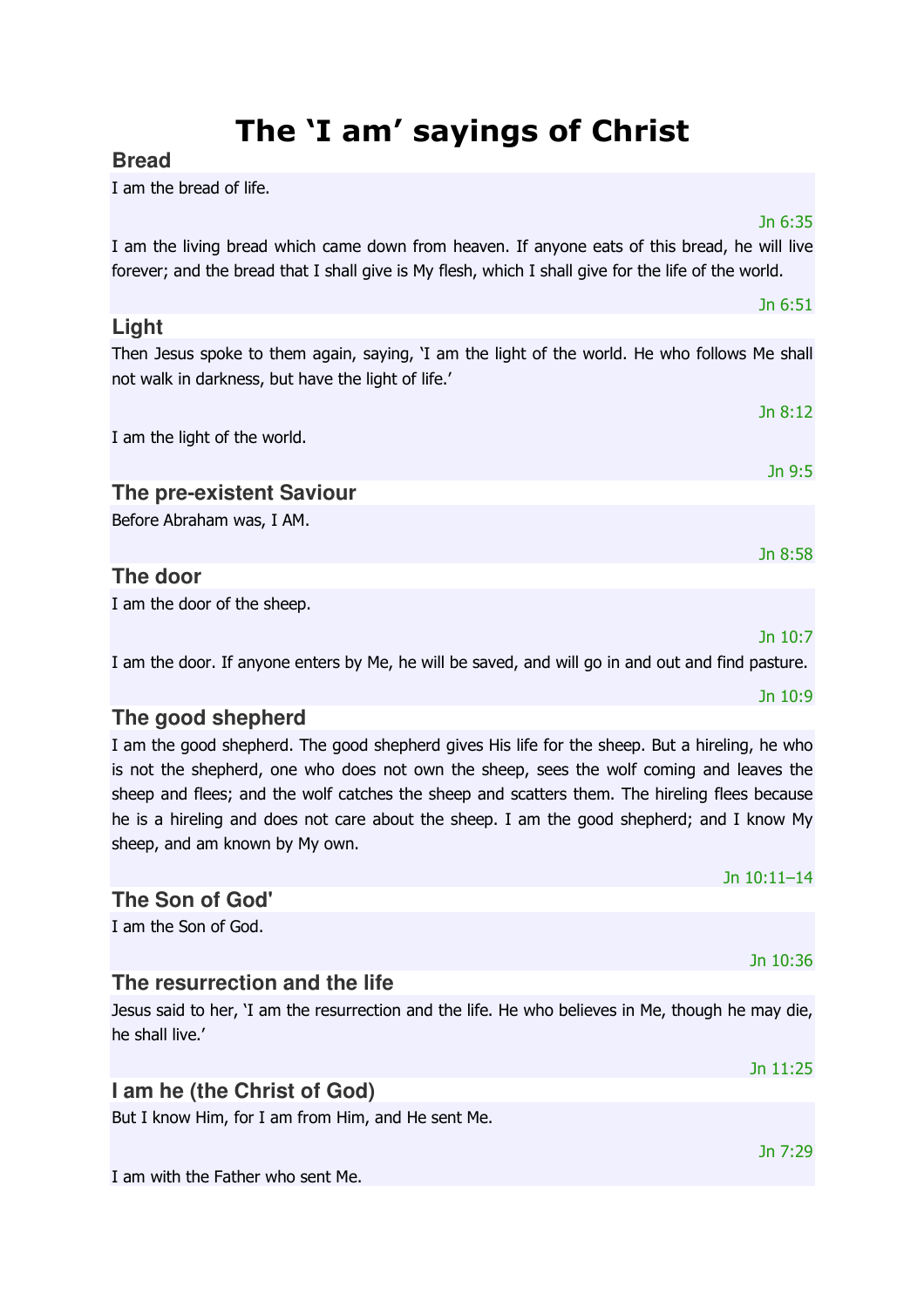## Jn 8:16

When you lift up the Son of Man, then you will know that I am He, and that I do nothing of Myself; but as My Father taught Me, I speak these things.

You are from beneath; I am from above. You are of this world; I am not of this world.

#### Jn 8:23

Jn 8:28

Now I tell you before it comes, that when it does come to pass, you may believe that I am He.

They answered Him, 'Jesus of Nazareth.' Jesus said to them, 'I am He.' And Judas, who betrayed Him, also stood with them. Now when He said to them, 'I am He,' they drew back and fell to the ground.

## **The way, the truth, and the life**

Jesus said to him, 'I am the way, the truth, and the life. No one comes to the Father except through Me.'

|                                      | Jn 14:6   |
|--------------------------------------|-----------|
| The true vine                        |           |
| I am the true vine.                  |           |
|                                      | Jn $15:1$ |
| I am the vine, you are the branches. |           |
|                                      | Jn $15:5$ |

## **Ten sayings**

Ten represents divine fulness and completion. This parallels the seven signs proving that Jesus is the Christ (number  $7 =$  divine perfection). The signs are:

- Turning water into wine  $(Jn 2:1-12)$ .
- Healing the nobleman's son  $($ Jn 4:46–54 $)$ .
- Healing lame man  $(Jn 5:1-17)$ .
- Feeding  $5,000$  (Jn  $6:1-14$ ).
- Walking on water and stilling the storm  $($ Jn 6:15–21 $)$ .
- Healing a man blind from birth  $(Jn 9:1-41)$ .
- Raising Lazarus from the dead  $(Jn 11:17-45)$ .

To this we can add the resurrection of Jesus, making it the eighth sign (number 8 = resurrection).

## **The I am sayings**

The phrase 'I am' (ego eimi) appears 23 times in the Greek text of John's Gospel (John 4:26; 6:20, 35, 41, 48, 51; 8:12, 18,24, 28, 58; 10:7, 9, 11, 14; 11:25; 13:19; 14:6; 15:1, 5; 18:5, 6, 8) but it is connected to divine metaphors ten times (in my opinion). Others say that there are seven metaphors (bread, light, door, Good Shepherd, resurrection, way, vine). Either way, John is at pains to show that Jesus is the Saviour of the world by these metaphors. Each one is worthy of significant meditation and study.

#### Jn 13:19

Jn 18:5–7